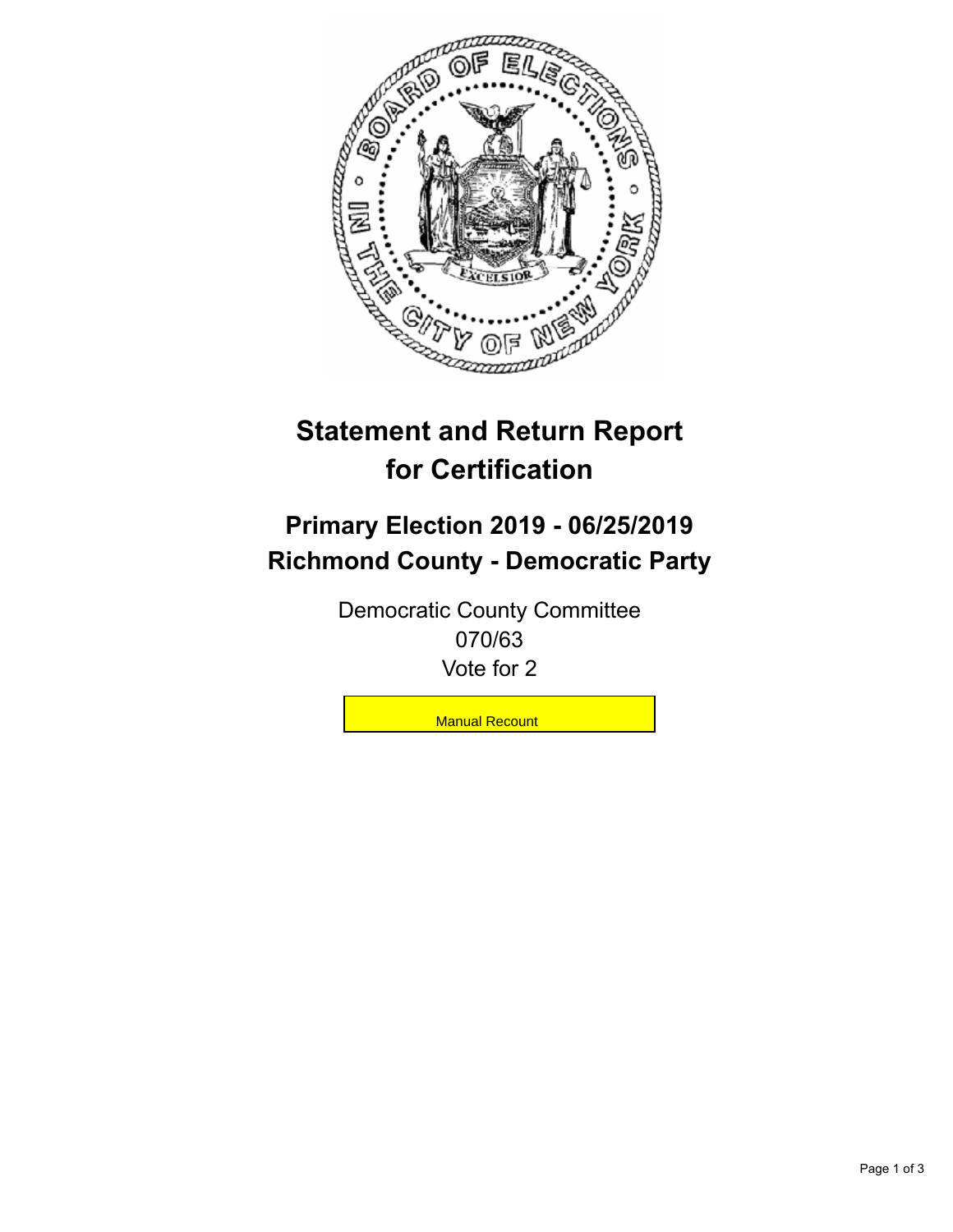

## **Assembly District 63**

| <b>PUBLIC COUNTER</b>                                    | 8            |
|----------------------------------------------------------|--------------|
| <b>MANUALLY COUNTED EMERGENCY</b>                        | 0            |
| ABSENTEE / MILITARY                                      | 0            |
| AFFIDAVIT                                                | $\mathbf{0}$ |
| <b>Total Ballots</b>                                     | 8            |
| Less - Inapplicable Federal/Special Presidential Ballots | 0            |
| <b>Total Applicable Ballots</b>                          | 8            |
| <b>PETER SCHWIMER</b>                                    | 4            |
| PAUL L. CINQUEMANI                                       | 4            |
| <b>ROBERT GIGANTE</b>                                    | 2            |
| <b>BARBARA GIGANTE</b>                                   |              |
| <b>Total Votes</b>                                       | 11           |
| Unrecorded                                               | 5            |